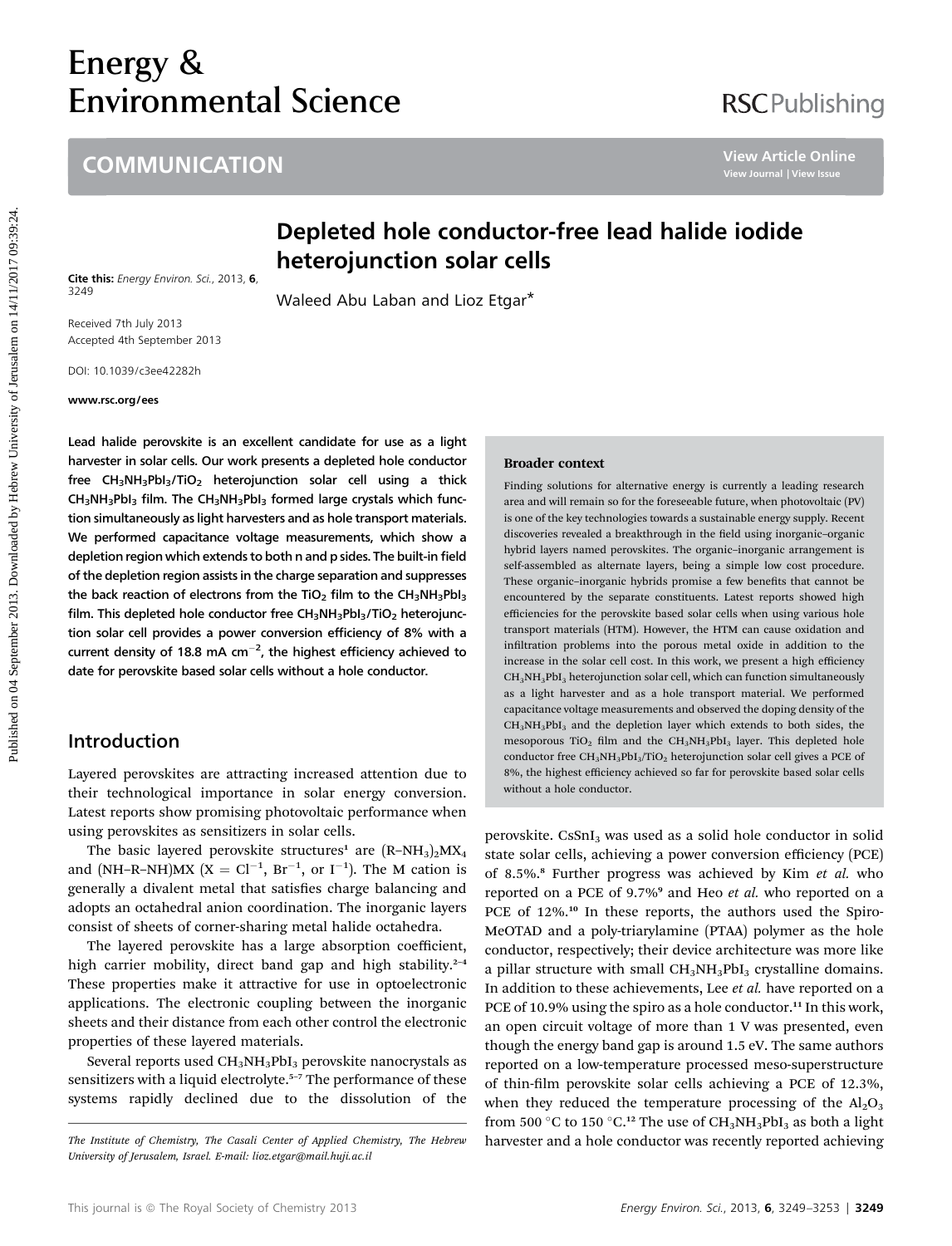a PCE of 5.5%.<sup>13</sup> In addition, a high open circuit voltage of 1.15 V was achieved using a  $CH_3NH_3PBr_3$  sensitized hybrid device with poly[N-9-hepta-decanyl-2,7-carbazole-alt-3,6-bis- (thiophen-5-yl)-2,5-dioctyl-2,5-di hydropyrrolo[3,4-]pyrrole-1,4-dione] (PCBTDPP) as the hole transport material.<sup>14</sup> The deposition of  $CH_3NH_3PbI_3$  on rutile  $TiO_2$  nanorods was demonstrated having a PCE of 9.4%.<sup>15</sup> More recently, a two-step deposition technique of the  $CH_3NH_3PbI_3$  on the mesoporous  $TiO<sub>2</sub>$  showed an impressive PCE of 15%.<sup>16</sup>

Here, we report on a depleted hole conductor free  $CH<sub>3</sub>NH<sub>3</sub>PbI<sub>3</sub>/TiO<sub>2</sub> heterojunction solar cell. A thick CH<sub>3</sub>NH<sub>3</sub>PbI<sub>3</sub>$ film was deposited on top of the mesoporous  $TiO<sub>2</sub>$ , the  $CH<sub>3</sub>NH<sub>3</sub>PbI<sub>3</sub>$  has large crystals which function as light harvesters and hole transport materials at the same time. We performed capacitance voltage measurements and observed the doping density of the CH<sub>3</sub>NH<sub>3</sub>PbI<sub>3</sub> and the depletion layer which extends to both sides, the mesoporous  $TiO<sub>2</sub>$  film and the  $CH<sub>3</sub>NH<sub>3</sub>PbI<sub>3</sub>$ layer. This depleted hole conductor free  $CH<sub>3</sub>NH<sub>3</sub>PbI<sub>3</sub>/TiO<sub>2</sub>$  heterojunction solar cell gives a PCE of 8% with a current density of 18.8 mA  $cm^{-2}$ , the highest efficiency achieved so far for perovskite based solar cells without hole conductors. Energy & Environmental Science<br>
3. Post in addition, a big upper circuit wide of  $\sim$  16/11/21) and contents are considered by the<br>
1.16. View on the environmental science of  $\sim$  16. View of the environmental science of

### Experimental

#### Method and device fabrication

 $CH<sub>3</sub>NH<sub>3</sub>I$  was synthesized by reacting 30 mL of methylamine (40% in methanol, TCI) and 32.3 mL of hydroiodic acid (57 wt% in water, Aldrich) in a 250 mL round bottom flask at  $0^{\circ}$ C for 2 h with stirring. The precipitate was recovered by putting the solution on a rotavap and carefully removing the solvents at 50 °C. The yellowish raw product of methylammonium iodide  $(CH<sub>3</sub>NH<sub>3</sub>I)$  was washed with diethyl ether by stirring the solution for 30 min, a step which was repeated three times, and then the CH<sub>3</sub>NH<sub>3</sub>I was finally recrystallized from a mixed solvent of diethyl ether and ethanol. After filtration, the solid was collected and dried at 60  $^{\circ}$ C in a vacuum oven for 24 h.

Device fabrication. A  $SnO<sub>2</sub>:F$  conducting glass substrate  $(15 \Omega \text{ cm}^{-1}, \text{Pilkington})$  was immersed in 40 mM TiCl<sub>4</sub> aqueous<br>colution for 20 min at 70 °C and weaked with distilled water and solution for 30 min at 70  $^{\circ} \mathrm{C}$  and washed with distilled water and ethanol, followed by annealing at 500  $\degree$ C for 30 min in air.

22 nm TiO<sub>2</sub> nanoparticle films of  $\sim$ 0.3 µm thickness were spin coated onto this substrate. The  $TiO<sub>2</sub>$  layer was annealed at 500  $\mathrm{^{\circ}C}$  for 30 min in air. The substrate was then immersed again in 40 mM TiCl<sub>4</sub> aqueous solution for 30 min at 70  $^{\circ}$ C and washed with distilled water and ethanol, followed by annealing at 500 °C for 30 min in air.

The synthesis of  $CH_3NH_3PbI_3$  on the TiO<sub>2</sub> surface was carried out by dropping a 40 wt% precursor solution of equimolar CH<sub>3</sub>NH<sub>3</sub>I and PbI<sub>2</sub> in  $\gamma$ -butyrolactone onto the TiO<sub>2</sub> film.<sup>7</sup> Film formation was induced by spin coating (2000 rpm, 30 s) the  $CH<sub>3</sub>NH<sub>3</sub>PbI<sub>3</sub>$  twice under glove box conditions. In the first spin, the CH<sub>3</sub>NH<sub>3</sub>PbI<sub>3</sub> was dissolved in  $\gamma$ -butyrolactone, while in the second spin, it was dissolved in dimethylformamide. The film coated onto the  $TiO<sub>2</sub>$  changed color on drying at room temperature, indicating the formation of  $CH<sub>3</sub>NH<sub>3</sub>PbI<sub>3</sub>$  in the solid state. The  $CH_3NH_3PbI_3$  film was annealed under argon for 15 min at 100 $\,^{\circ}$ C.

Finally, the counter electrode was deposited by thermal evaporation of gold under a pressure of  $5 \times 10^{-5}$  Torr. The active area was  $0.09$  cm<sup>2</sup>. After the preparation, the cells were exposed to air.

Extra high resolution scanning electron microscopy. Magellan XHR SEM was performed with FEI (Field Emission Instruments), The Netherlands. The measurement conditions were 5 kV at a magnification of 100 000.

X-ray diffraction. X-ray powder diffraction measurements were performed in grazing incidence X-ray diffraction (GIXRD) mode on the D8 Advance diffractometer (Bruker AXS, Karlsruhe, Germany) with a goniometer radius of 217.5 mm, a secondary graphite monochromator,  $2^{\circ}$  Soller slits and a 0.2 mm receiving slit. XRD patterns within the range  $5^{\circ}$  to  $60^{\circ}$  2 $\theta$  were recorded at room temperature using CuK $\alpha$  radiation ( $\lambda = 1.5418$  Å) with the following measurement conditions: tube voltage of 40 kV, tube current of 40 mA, step-scan mode with a step size of 0.02 $^{\circ}$  2 $\theta$ and counting time of 1–3 s per step. The value of the grazing incidence angle was 2.5°.

#### Photovoltaic characterization

Photovoltaic measurements employed on a New Port system, an Oriel I–V test station using an Oriel Sol3A simulator. The solar simulator is class AAA for spectral performance, uniformity of irradiance, and temporal stability.

The solar simulator is equipped with a 450 W xenon lamp. The output power is adjusted to match AM 1.5 global sunlight (100 mW  $\text{cm}^{-2}$ ). The spectral match classifications are IEC 60904-9 2007, JIC C 8912, and ASTM E927-05. I–V curves were obtained by applying an external bias to the cell and measuring the generated photocurrent with a Keithley model 2400 digital source meter. The voltage step and delay time of photocurrent were 10 mV and 40 ms, respectively.

Oriel IQE-200 was used to determine the monochromatic incident photon-to-electric current conversion efficiency. Under full computer control, light from a 150 W xenon arc lamp was focused through a monochromator in the 300–1800 nm wavelength range onto the photovoltaic cell under test. The monochromator was incremented through the visible spectrum to generate the IPCE ( $\lambda$ ) as defined by IPCE ( $\lambda$ ) = 12 400 ( $J_{\rm sc}/\lambda\varphi$ ), where  $\lambda$  is the wavelength,  $J_{\rm sc}$  is the short-circuit photocurrent density (mA cm<sup>-2</sup>), and  $\varphi$  is the incident radiative flux (mW  $\text{cm}^{-2}$ ). Photovoltaic performance was measured by using a metal mask with an aperture area of  $0.09 \text{ cm}^2$ .

Capacitance voltage measurements. The measurements were performed using a Metrohm Autolab system, equipped with a PGTSTAT302N potentiostat instrument. The frequency was 1 kHz at bias potentials between 0 and 0.8 V.

## Results and discussion

The synthesis of  $CH_3NH_3PbI_3$  and the deposition on the mesoporous TiO<sub>2</sub> film were carried out by twice spin coating a 40 wt % precursor solution of  $CH_3NH_3I$  and PbI<sub>2</sub> in  $\gamma$ -butyrolactone and dimethylformamide. After drying at room temperature, the film coated onto the  $TiO<sub>2</sub>$  darkened in color, indicating the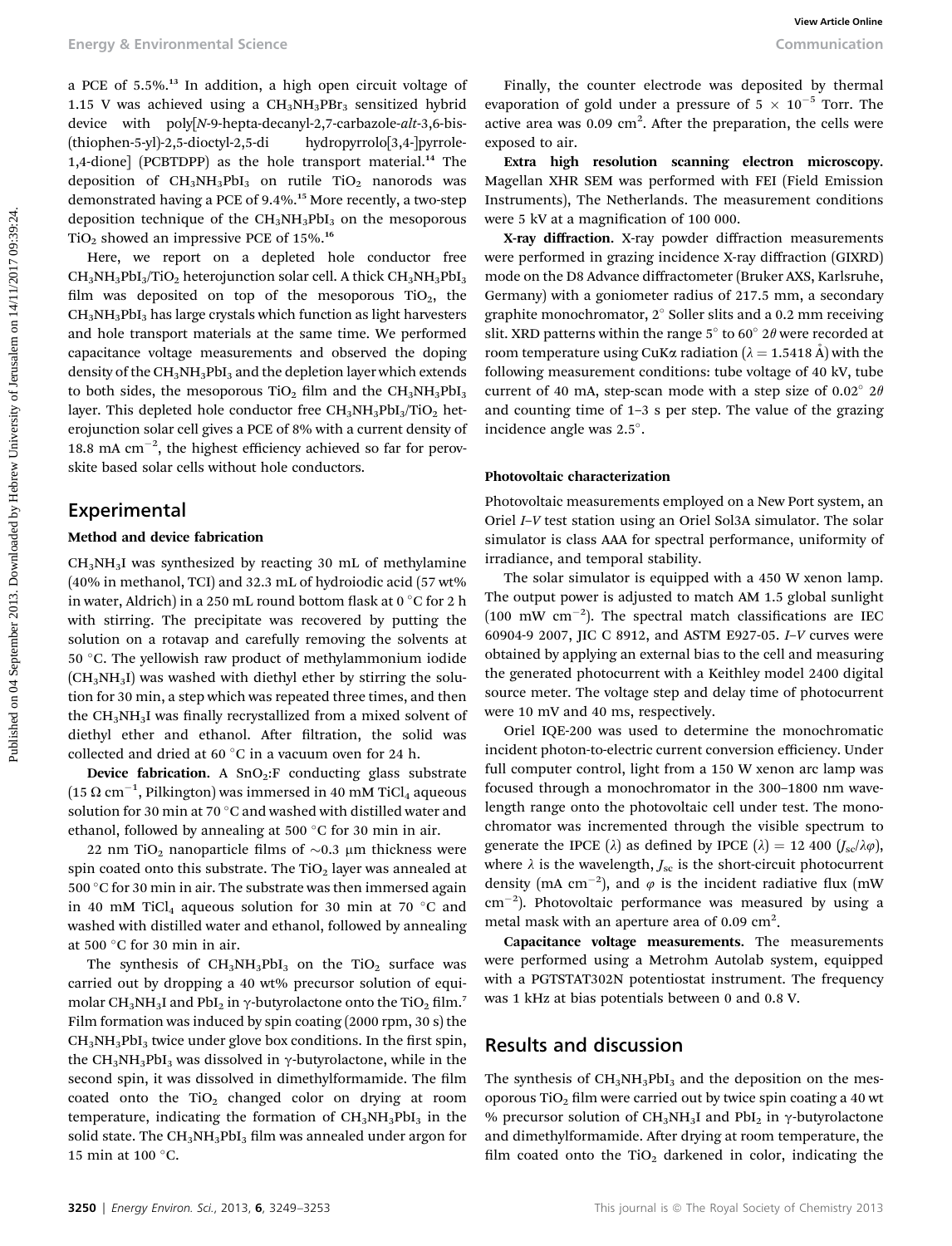formation of  $CH_3NH_3PbI_3$  in the solid state. The ionic and covalent interactions between the metal cations and the halogen anions create inorganic octahedra, while the cationic alkylammonium head groups provide charge balance to the structure.

A scheme of the depleted  $CH_3NH_3PbI_3/TiO_2$  heterojunction solar cell on a 300 nm mesoporous TiO<sub>2</sub> film is shown in Fig. 1A. The mesoporous TiO<sub>2</sub> was coated with the  $CH_3NH_3PbI_3$  layer, while gold was evaporated as the back contact of the device. Fig. 1B shows a schematic energy level diagram of the depleted  $CH<sub>3</sub>NH<sub>3</sub>PbI<sub>3</sub>/TiO<sub>2</sub> heterojunction solar cell.$ 

The  $CH_3NH_3PbI_3/TiO_2$  heterojunction solar cell shows a depletion layer due to the charge transfer from the electron accepting contact to the CH<sub>3</sub>NH<sub>3</sub>PbI<sub>3</sub> layer. On illumination, the  $CH<sub>3</sub>NH<sub>3</sub>PbI<sub>3</sub>$  perovskite should absorb the light, and as a result electrons are transferred from the CH<sub>3</sub>NH<sub>3</sub>PbI<sub>3</sub> perovskite to the  $TiO<sub>2</sub>$  and holes are transported to the gold contact.



Fig. 1 (A) Schematic illustration of the  $CH_3NH_3Pbl_3/TiO_2$  heterojunction solar cell. (B) Energy level diagram of the discussed solar cell which shows the charge separation process. The positions of the energy levels are according to ref. 13.



**Fig. 2** (A) HR-SEM cross section of the  $CH_3NH_3Pb1_3/TiO_2$  heterojunction solar cell. (B) HR-SEM top view of the CH<sub>3</sub>NH<sub>3</sub>PbI<sub>3</sub> perovskite film deposited on the TiO<sub>2</sub> film. (C) EDS spectra of the  $CH_3NH_3Pbl_3$  layer which is shown in the HR-SEM image, presented in (B). (D) XRD pattern of the CH<sub>3</sub>NH<sub>3</sub>PbI<sub>3</sub> on the mesoporous TiO2 film.

Fig. 2B shows a high resolution scanning electron microscopy (HR-SEM) top view image of the  $CH_3NH_3PbI_3$  perovskite film on the TiO<sub>2</sub> film where the crystal domains of the  $CH<sub>3</sub>NH<sub>3</sub>PbI<sub>3</sub>$  can be observed. The cross section of the photovoltaic device is shown in Fig. 2A. The mesoporous  $TiO<sub>2</sub>$  film is 300 nm thick while the  $CH_3NH_3PbI_3$  perovskite film is clearly seen on top of the TiO<sub>2</sub> film with a wide range of crystal sizes between 50 and 300 nm. The thickness of the  $CH<sub>3</sub>NH<sub>3</sub>PbI<sub>3</sub>$  perovskite is about 300 nm. The energy dispersive spectroscopy (EDS) spectrum of the  $CH_3NH_3PbI_3$  deposited on top of the mesoporous TiO<sub>2</sub> is shown in Fig. 2C; all elements can be observed.

Fig. 2D shows the XRD pattern of the  $CH_3NH_3PbI_3$  on the mesoporous TiO<sub>2</sub> film. The peaks of the  $CH<sub>3</sub>NH<sub>3</sub>PbI<sub>3</sub>$  on the  $TiO<sub>2</sub>$  show the crystalline form of the CH<sub>3</sub>NH<sub>3</sub>PbI<sub>3</sub> and they match closely with the peaks reported in ref. 7 and 10.

Fig. 3A shows the  $J-V$  spectra of the CH<sub>3</sub>NH<sub>3</sub>PbI<sub>3</sub>/TiO<sub>2</sub> heterojunction solar cells. The cell gives a  $J_\mathrm{sc}$  of 18.8 mA cm $^{-2}$ , a FF of 0.6 and a  $V_{\text{oc}}$  of 0.712 V reaching an impressive power conversion efficiency of 8% under 1 sun illumination.

The incident photon to current efficiency (IPCE) spectra specifies the ratio of extracted electrons to incident photons at a given wavelength. The IPCE spectrum (Fig. 3B) is plotted as a function of wavelength of the light. The  $CH_3NH_3PbI_3/TiO_2$ heterojunction solar cell has a good response from the visible region until 800 nm, achieving around 80% in the 400–600 nm range. Integration over the IPCE spectra gives 18 mA  $\mathrm{cm}^2$ , which is in good agreement with the current density calculated from the current–voltage measurements.

Fig. 3C shows the reproducibility of performance for the  $CH<sub>3</sub>NH<sub>3</sub>PbI<sub>3</sub>/TiO<sub>2</sub> heterojunction solar cells. More than 50% of$ the cells show efficiencies above 7.5%, while more than 10% show efficiencies above 7.8%. The average power conversion efficiency is 7.15%.

To further understand the operation mechanism of the  $CH<sub>3</sub>NH<sub>3</sub>PbI<sub>3</sub>/TiO<sub>2</sub> heterojunction solar cell, capacitance voltage$ measurements were performed. The capacitance arises from the depletion layer due to the charge transfer from  $TiO<sub>2</sub>$  to the CH<sub>3</sub>NH<sub>3</sub>PbI<sub>3</sub> layer.

To estimate the depletion layer and the doping density, we preformed Mott-Schottky analysis<sup>17</sup> on the lead iodide/TiO<sub>2</sub> heterojunction solar cell. The results are presented in Fig. 4A.

The junction capacitance (eqn  $(1)$ ) is calculated from the depletion approximation,<sup>18</sup> which implies that there are no free carriers in the space charge region at the junction under investigation.

$$
\frac{1}{C^2} = \frac{2}{\varepsilon \varepsilon_0 q A^2 N} (V_{\text{bi}} - V)
$$
 (1)

where  $C$  is the measured capacitance,  $A$  is the active area,  $V$  is the applied bias,  $\varepsilon$  is the static permittivity,  $\varepsilon_0$  is the permittivity of free space,  $q$  is the elementary charge and  $N$  is the doping density of the donor.

The static permittivity of  $CH_3NH_3PbI_3$  was measured and calculated to be 30 according to ref. 19 and 20. The slope of  $1/C<sup>2</sup>$ *vs. V* in the linear regime was  $2.71 \times 10^{15}$  F<sup>-2</sup> V<sup>-1</sup>, from which the net doping density in the  $CH_3NH_3PbI_3$  film is found to be  $2.14 \times 10^{17}$  cm<sup>-3</sup>.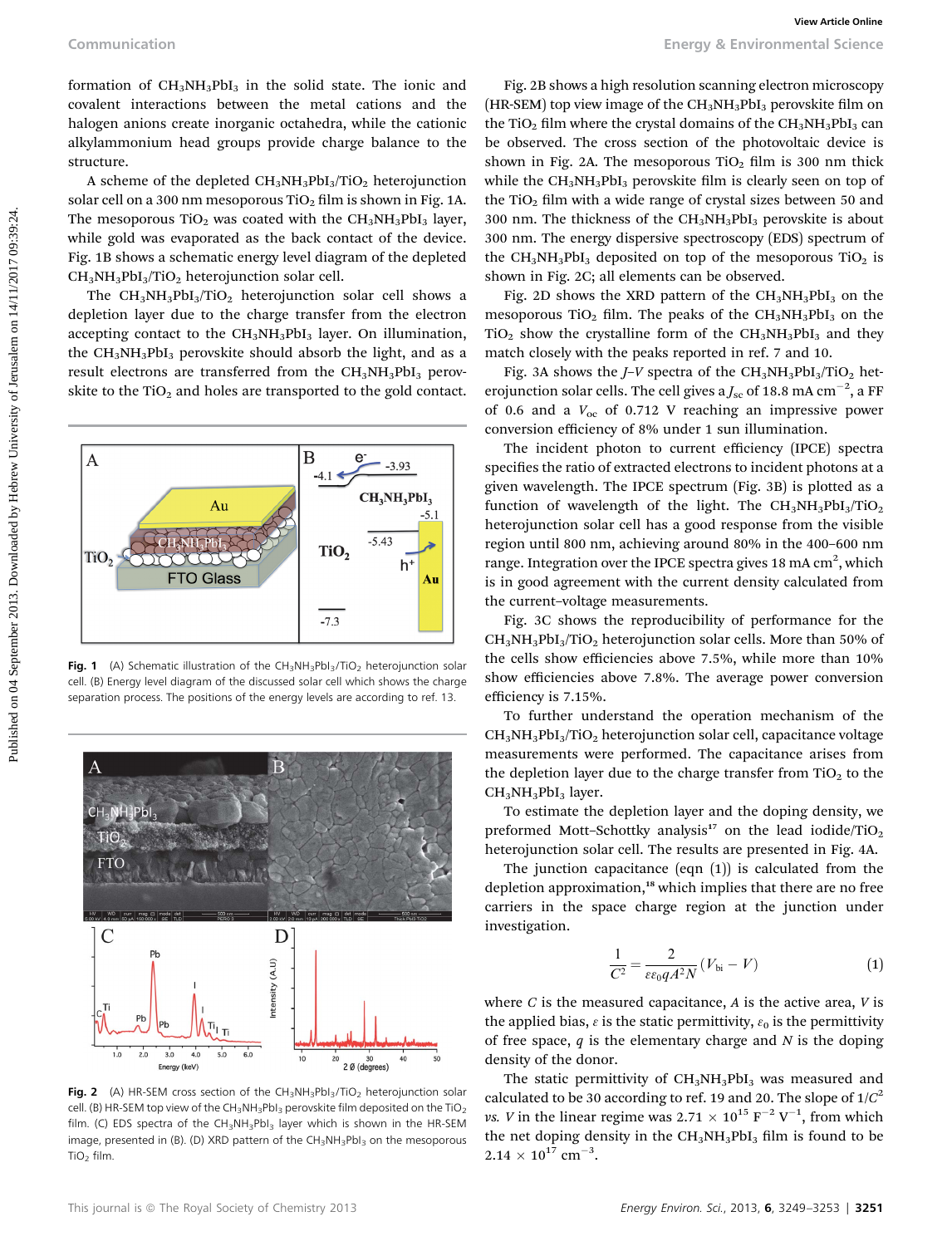

Fig. 3 (A) J-V characteristics of the depleted lead iodide/TiO<sub>2</sub> heterojunction solar cell. (B) IPCE of the lead iodide/TiO<sub>2</sub> heterojunction solar cell. (C) Histogram of the efficiencies for 40 cells of the lead iodide/TiO<sub>2</sub> heterojunction solar cells.



Fig. 4 (A) Mott-Schottky analysis at 1 kHz for the  $CH_3NH_3Pbl_3/TiO_2$  heterojunction solar cell. A linear fit (shown as the black line) shows that the built-in potential is 0.67 V, and the approximate value for the doping density in the  $CH_3NH_3Pbl_3$  layer is 2.14  $\times$  10<sup>17</sup> cm<sup>-3</sup>. (B) Schematic band bending diagram. The depletion width on the n-side ( $W_n$ ) was calculated to be 162 nm and on the p-side  $(W<sub>p</sub>)$  was calculated to be 75 nm.

In addition, the built-in potential can be calculated using the intercept of the linear regime with the x-axis of the Mott– Schottky plot, which is equal to 0.67 V, which is in good agreement with the  $V_{\text{oc}}$  of the device.

This is a direct signature of the presence of a built-in field that efficiently drives the separation of photo-generated carriers. Moreover, this built-in field of the depletion region suppressed the back reaction of electrons from the  $TiO<sub>2</sub>$  film to the  $CH_3NH_3PbI_3$  film.

The depletion width is calculated according to: $21$ 

$$
W_{p,n} = \frac{1}{N_{\rm a,d}} \sqrt{\frac{2eV_{\rm bi}}{q\left(\frac{1}{N_{\rm a} + N_{\rm d}}\right)}}\tag{2}
$$

where  $N_a$  and  $N_d$  are the doping densities of the acceptor and the donor, respectively. Literature values for doping density in nanoporous TiO<sub>2</sub> start at  $N_a = 1 \times 10^{16}$  cm<sup>-3</sup>.<sup>22-24</sup> Using eqn (2), the depletion width on the n-side and on the p-side was calculated. The depletion width on the n-side was calculated to be 162 nm and on the p-side 75 nm. The schematic bend banding diagram is shown in Fig. 4B. According to Fig. 2A, the thickness of the  $CH_3NH_3PbI_3$  layer and the thickness of the TiO<sub>2</sub> film are ca. 350 nm and ca. 300 nm, respectively. This suggests that half of the mesoporous TiO<sub>2</sub> film is depleted, while more than a fifth of the  $CH_3NH_3PbI_3$  layer is depleted. Importantly, the built-in field in the depletion region assists in the charge separation of the photo-generated carriers. Consequently, some of the photogenerated carriers in the  $CH_3NH_3PbI_3$  layer have to transport through the film to the depletion layer, while some of them have to transport to the counter electrode.

Future work will concentrate on extending the depletion region in the  $CH_3NH_3PbI_3$  film, in order to minimize the transport distance for the photo-generated carriers.

## Conclusions

This paper presents high efficiency  $CH_3NH_3PbI_3/TiO_2$  heterojunction solar cells; the  $CH<sub>3</sub>NH<sub>3</sub>PbI<sub>3</sub>$  simultaneously functions as a light harvester and a hole conductor. The photovoltaic performance showed a power conversion efficiency of 8% under 1 sun illumination. Mott–Schottky analysis shows a depletion region which extends to both n and p sides. The built-in field of the depletion region assists in the charge separation and suppresses the back reaction of electrons from the TiO<sub>2</sub> film to the  $CH_3NH_3PbI_3$  film. The research sheds more light on the operation mechanism in this hole conductor free  $CH<sub>3</sub>NH<sub>3</sub>PbI<sub>3</sub>/TiO<sub>2</sub> heterojunction solar cell.$ 

# Acknowledgements

We would like to thank Dr Vladimir Uvarov and Ms Evgenia Blayvas from the Harvey M. Krueger Center for Nanoscience and Nanotechnology at the Hebrew University for the XRD and the HR-SEM measurements, respectively.

# Notes and references

- 1 D. B. Mitzi, Synthesis, Structure, and Properties of Organic– Inorganic Perovskites and Related Materials, in Progress in Inorganic Chemistry, John Wiley & Sons, Inc., New York, 1999, vol. 48, p. 1.
- 2 A. Kojima, M. Ikegami, K. Teshima and T. Miyasaka, Chem. Lett., 2012, 41, 397.
- 3 C. R. Kagan, D. B. Mitzi and C. D. Dimitrakopoulos, Science, 1999, 286, 945.
- 4 D. B Mitzi, C. A. Field, Z. Schlesinger and R. B. Laibowitz, J. Solid State Chem., 1995, 114, 159.
- 5 A. Kojima, K. Teshima, Y. Shirai and T. Miyasaka, J. Am. Chem. Soc., 2009, 131, 6050–6051.
- 6 J. HyoekIm, J. Chung, S.-J. Kim and N.-G. Park, Nanoscale Res. Lett., 2012, 7, 353.